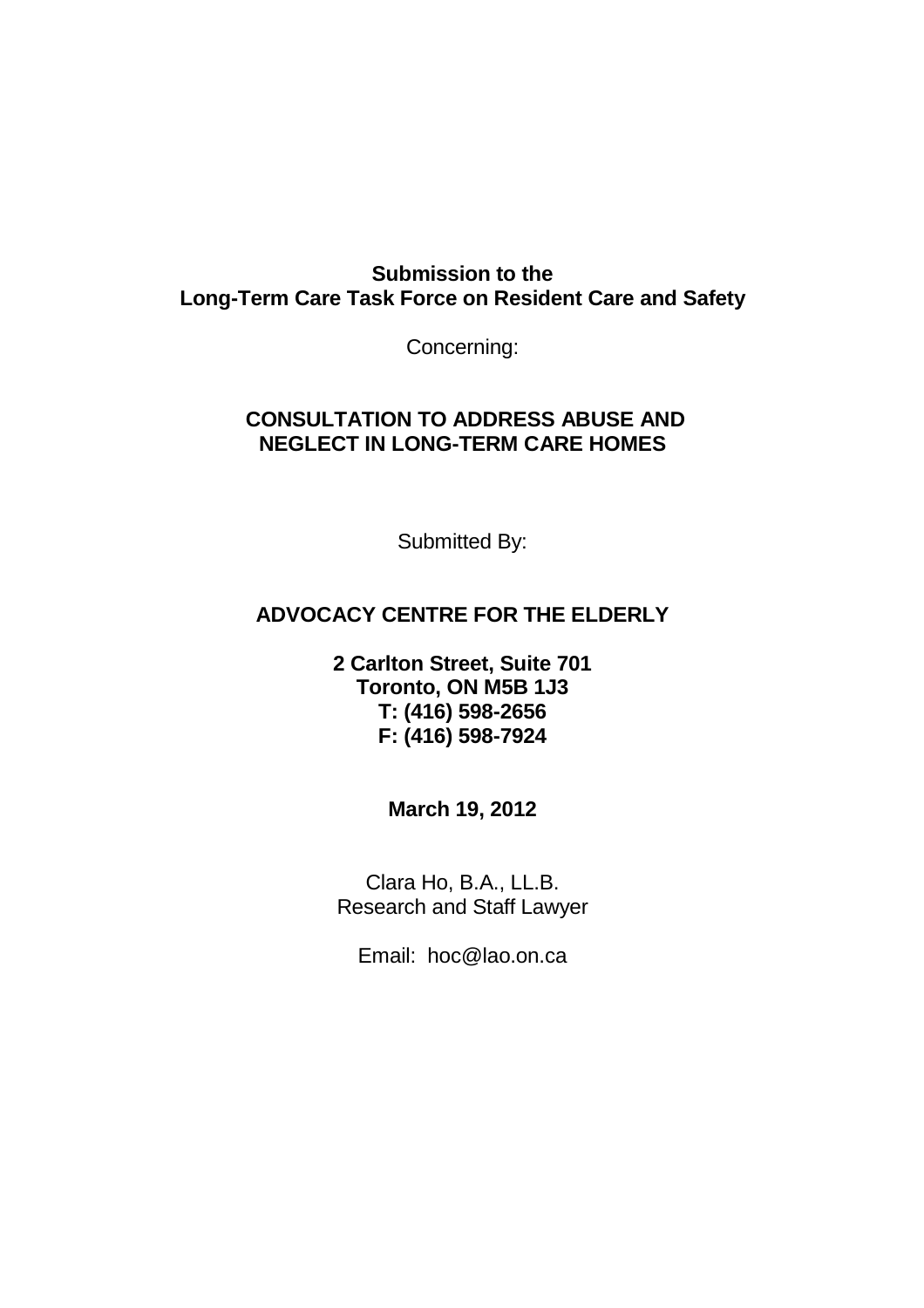### **Advocacy Centre for the Elderly**

The Advocacy Centre for the Elderly (ACE) is a specialty community legal clinic funded by Legal Aid Ontario under the Legal Aid Services Act to provide services to low-income older adults living in Ontario. ACE is the first elder-law legal clinic in Canada and is the only community legal clinic with specific expertise in legal issues that affect older adults. ACE is a non-profit, charitable corporation governed by a fifteen (15) member volunteer community-based Board of Directors. At least seven of ACE's directors must be persons fifty-five (55) years of age or older.

ACE's Mission Statement sets out our commitment and mandate to representing the interests of low-income older adults in Ontario:

The Advocacy Centre for the Elderly is committed to upholding the rights of lowincome seniors. Its purpose is to improve the quality of life of seniors by providing legal services which include direct client assistance, public legal education, law reform, community development and community organizing.

ACE receives, on average, over 2,500 client intake inquiries a year. These calls are primarily from the Greater Toronto Area. Older adults contact our office with inquiries relating to the following areas of law: capacity; health care consent; retirement home tenancies; resident rights in long-term care homes; patient rights in hospital; and elder abuse.

ACE would like to take this opportunity to summarize some of the work that we are currently involved in and highlight the issues that are relevance and of importance to our clients and stakeholders (i.e. older adults living in Ontario):

- ACE assists older adults and their family members in navigating the long-term care and home care systems in Ontario. ACE's Institutional Advocate, Ms Jane Meadus, regularly receives telephone calls from older adults in hospital asking for assistance in communicating with hospital administrators and the Community Care Access Centre (CCAC) staff around discharge planning and applications to longterm care;
- ACE is a member of the Long-Term Care Quality Inspection Program Advisory Committee to the Ministry of Health and Long-Term Care (MOHLTC) which meets regularly to advise the Ministry on issues regarding the inspection and enforcement of the Long-Term Care Homes Act, 2007 (LTCHA) and its regulations;
- Providing written submissions and recommendations to various government ministries and departments, including but not limited to, the MOHLTC with respect to the proposed draft regulations (Initial Phase and Phase Two) to the Retirement Homes Act, 2010;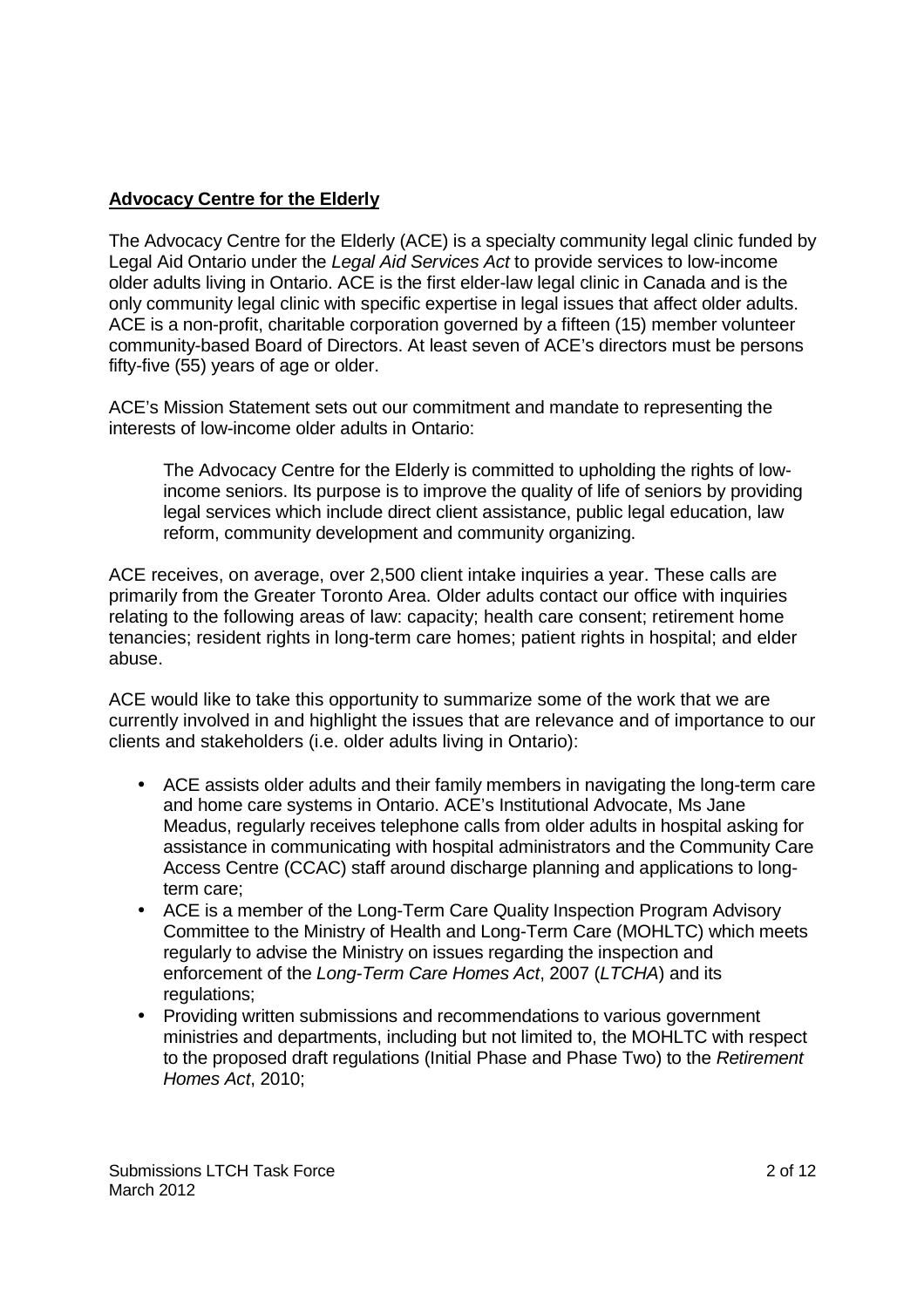- Ongoing consultations with the Government of Ontario on the Retirement Homes Act, 2010, as the regulations are released and the implementation of the legislation and its regulations continues;
- ACE's Executive Director, Ms Judith Wahl, was recently appointed for a two-year term as a Member of the Retirement Home Regulatory Authority's Stakeholder Advisory Committee;
- Consulting with the MOHLTC on developments that will impact older adults living in Ontario such as the development and implementation of a Personal Support Worker (PSW) Registry;
- Submitting recommendations to the Ministry of Community Safety and Correctional Services with respect to their Consultation on Fire Safety for Vulnerable Residents of Ontario;
- Working with the Community Legal Education Ontario (CLEO) to publish the most recent edition (December 2011) of the Every Resident: Bill of Rights for people who live in Ontario long-term care homes publication; and
- Delivering public legal education workshops on a variety of different issues including but not limited to: the LTCHA, 2007; Retirement Homes Act, 2010; Powers of Attorney; Consent and Capacity; Elder Abuse; sexuality and older adults; to audiences that include older adults and their families; service providers; health care providers; students; law enforcement; and lawyers.

Given ACE's expertise working on legal, policy, and practice issues as they relate to older adults, we take this opportunity to provide this submission to the Long-Term Care Task Force on Resident Care and Safety. Where appropriate, we have provided our response to the Consultation Questions.

#### **General Comments**

ACE supports the work of the Long-Term Care Task Force ("Task Force") on Resident Care and Safety. We have concerns, however, with respect to the very short timeframe in which the Task Force is conducting its public consultations. While the development of an Action Plan to address the very concerning incidents of abuse and neglect in long-term care homes that have been reporting in the media is important, in order for the Action Plan to have any impact or result in any meaningful change, this work must continue following this consultation. The successful implementation of the Action Plan developed by the Task Force will require ongoing review, assessment and monitoring.

## **Consultation Questions**

**1. Based on what you have seen, heard or experienced, please tell us the key things that make a long-term care home a place where residents feel safe, respected and well cared for. Please be specific and give examples.** 

ACE frequently receives telephone calls from residents of long-term care homes and their families concerning issues they are experiencing with staff and administrators of the home. Based on the information we receive, ACE submits that the following are practices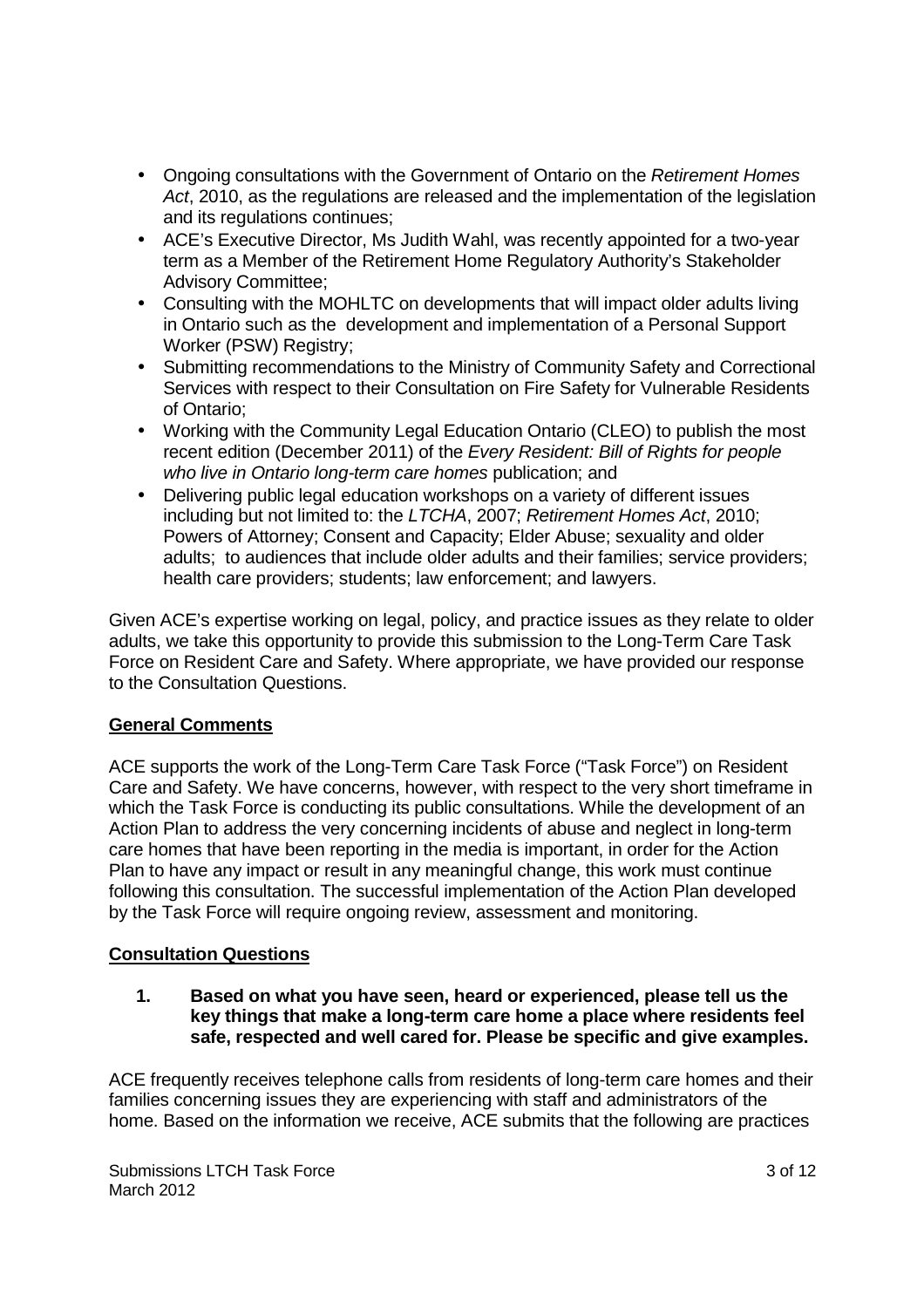and policies that negatively impact residents of long-term care homes and make them feel like they are not safe, not respected and not being treated with dignity:

- **Communication** residents of long-term care homes who contact ACE report that they have difficulty obtaining information concerning their health records or that requests made for access to their own health records are often denied. These problems with communication are not only with respect to health care but also in terms of other policies and practices with respect to the home including: vacation/leave entitlements; calculations of accommodation rates; changes in services or costs of services; etc. Further, residents advise ACE that staff and administrators at long-term care homes often refuse to speak directly to the older adult but instead, choose to communicate issues of relevance and importance to the substitute decision-maker or power of attorney often despite the fact that the older adult is capable.
- **Staff training** ACE submits that in this current context of limited resources, ongoing training for long-term care home staff is not made available to the extent necessary. ACE has concerns that some long-term care homes are choosing to provide only the bare minimum with respect to staff training as arranging for inhouse training not only involves the cost for the training itself, but requires that time be allocated to allow staff to participate in such sessions.
- **Lack of resources**  Residents and family members have contacted ACE to advise us that lack of incontinence products is a common occurrence in long-term care homes. ACE has heard of staff having to ration incontinence supplies or not having appropriate supplies available (i.e. different sizes and types). ACE submits that inadequate provision of incontinence products results not only in hardship on residents but impacts negatively on their quality of life and dignity.
- **Complaints process and policies**  ACE submits that simply developing policies and processes for complaints as required under the LTCHA, 2007 and its regulations is not enough to make residents feel that they are safe, respected and well cared for. The implementation of such policies and processes must be done in a manner that is fair and transparent.
- **Ministry of Health and Long-Term Care (MOHLTC) ACTION LINE**  ACE has heard from staff at hospitals and long-term care homes that they have tried to contact the telephone number posted on materials published by the MOHLTC and also on the ltchomes.net website accessible to staff at long-term care homes to report abuse and neglect to the Director as required of them under the relevant provisions of the LTCHA, 2007, only to be advised by the staff answering those telephone calls that they are contacting the incorrect number. ACE submits that there should be no confusion as to how the reporting process works when it concerns reports of resident abuse and neglect to the MOHLTC.

We have also received numerous reports of those staffing the Action Line giving incorrect information to the public when they contact the line with questions and concerns about long-term care homes. ACE submits that dedicated, fully-trained staff be utilized in responding to questions and answering telephone inquiries from the public regarding long-term care.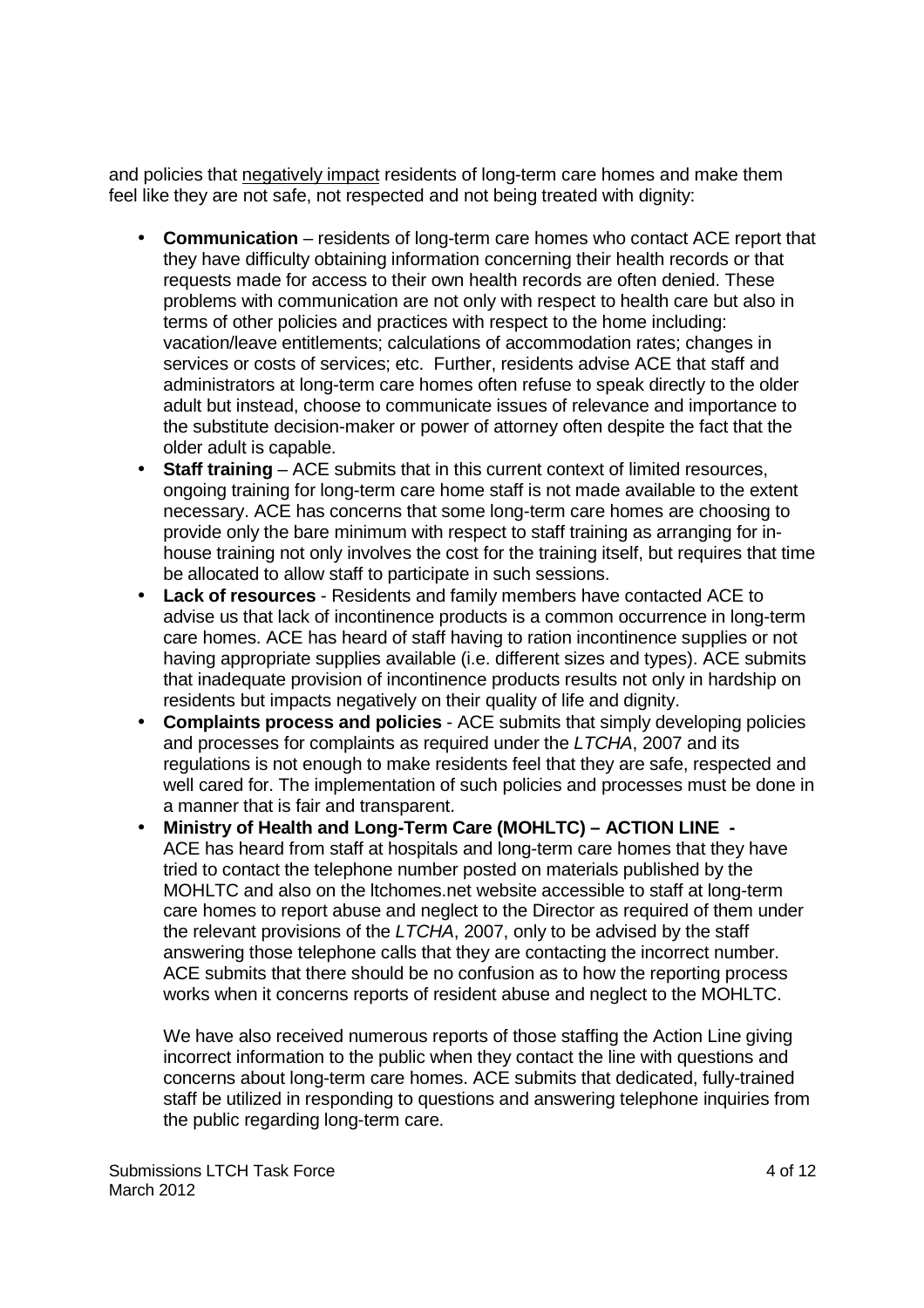**2. From your experience and knowledge, what kinds of things lead to abuse and neglect in long-term care homes? (Abuse includes emotional, financial, sexual, verbal as well as physical abuse.) Please be specific and give examples.** 

According to the Law Commission of Ontario:

Risk must also be understood in a broader social context. An older adult's family and other relationships, living arrangements, income sources and levels, access to supports and the law itself may either increase or decrease levels of risk and inequality, depending on their quality and extent. Therefore, while laws, programs and policies must recognize the capacities and individuality of older adults, this recognition must be balanced by the provision of additional supports for those older adults who are particularly disadvantaged or at risk in order that the law promotes dignity, autonomy, participation and security for all older adults.<sup>1</sup>

ACE submits that the factors that contribute to abuse and neglect in long-term care homes include but are not limited to: social isolation; lack of training; lack of resources; under-staffing; increasingly complex care needs of clients; and ageism.

Ageism is particularly problematic and a big contributing factor to abuse and neglect. Ageism results in the propagation of stereotypes about older adults that are not based in fact. The Canadian Centre for Elderly Law's publication, A Practical Guide to Elder Abuse and Neglect in Law in Canada, describes ageism as follows:

Ageism is a negative social attitude towards older adults. Ageism is based on negative beliefs about aging and assumption that older adults are weak, frail or incapable. People who make ageist assumptions view older adults in demeaning, discriminatory or dismiss ways….

A lack of respect for an older adult's personal values and beliefs can lead to elder abuse. Ageist assumptions can result in lack of respect for an older adult's personal values, priorities, goals, lifestyle choices, and inherent dignity as a human  $being.<sup>2</sup>$ 

ACE submits that in order to combat ageism, abuse and neglect in long-term care homes it is necessary to reduce the social isolation that many residents experience. Further, staff at long-term care homes providing care to residents must receive comprehensive training on how to identify and prevent abuse and neglect as well as clear communications as to

<sup>-</sup> $<sup>1</sup>$  Law Commission of Ontario, The Law as it Affects Older Adults: Developing an Anti-Ageist Approach,</sup> Interim Report, June 2011, online: < http://www.lco-cdo.org/older-adults-interim-report.pdf> at 3. [Interim Report]

<sup>&</sup>lt;sup>2</sup> Canadian Centre for Elder Law, A Practical Guide to Elder Abuse and Neglect Law in Canada, July 2011, online: <http://www.bcli.org/sites/default/files/Practical\_Guide\_English\_Rev\_JULY\_2011.pdf> at 10. [A Practical Guide to Elder Abuse and Neglect Law]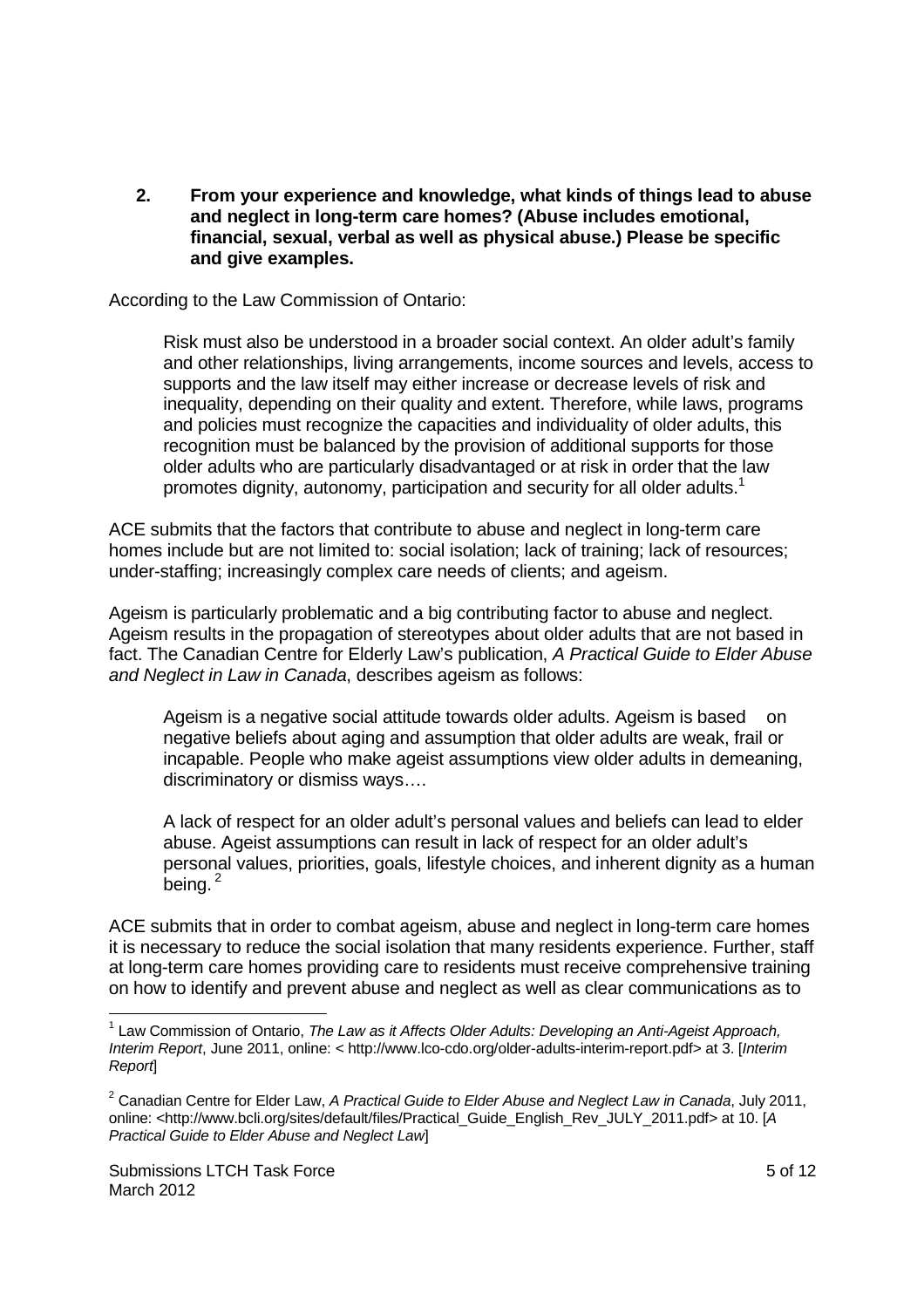when it is mandatory for them to report such incidents to the MOHLTC and/or the authorities.

One area that is of particular importance is that regarding medical treatment. Under the Health Care Consent Act, informed consent is required for all treatments in Ontario, including that provided in a long-term care home. It is ACE's experience that in the bulk of long-term care homes, informed consent is not being obtained from the resident or their substitute decision-maker. $3$  This has lead to a high percentage of residents being given controversial medications, such as antipsychotics, without consent. These medications may be contraindicated for many of the residents and, in fact, have "black box" warnings and cautions by both the US<sup>4</sup> and Canadian<sup>5</sup> governments regarding the risks of these medications for seniors; such information is generally not provided prior to prescribing. This "accepted practice" is both negligent and illegal, and impacts highly on the senior population in long-term care.

#### **3. In your view, how can incidents of emotional, financial, sexual, verbal and physical abuse and neglect be prevented?**

### **Training**

Long-term care home staff must be fully trained on the prevention of abuse and neglect but beyond such training, they must also be trained on how to work with residents with responsive behaviours (i.e. residents that have Alzheimer's and/or dementia) and mental health issues. Based on the information received by ACE from the family members of seniors who suffer from Alzheimer's and/or dementia, they report having to deal with staff members providing direct care who are not well-trained in caring for residents with these health conditions.

Further, as long-term care homes are increasingly expected to deal with a broader range of conditions and illnesses, training must be provided to staff at the home so that they are able to provide the necessary care to all residents who are eligible. At the present time, applicants to long-term care home are often made "eligible" yet homes will either not accept the person based on their care needs or alternatively, the home which accepts the applicant may be unable to meet the applicant's care needs due to inadequately trained staff. This is often the case for applicants with behavioural issues or health conditions and/or illnesses that are uncommon.

<sup>1</sup>  $3$  Failure to obtain informed consent was noted in the 2007 Annual Report of the Office of the Auditor General of Ontario, Chapter 3, VFM Section 3.10, page 232, online:

<sup>&</sup>lt;http://www.auditor.on.ca/en/reports\_en/en07/310en07.pdf> 4 FDA, US Food & Drug Administration, Public Health Advisory: Deaths with Antipsychotics in Elderly Patients with Behavioural Disturbances, 4/11/2005, online:

<sup>&</sup>lt;http://www.fda.gov/Drugs/DrugSafety/PostmarketDrugSafetyInformationforPatientsandProviders/DrugSafe tyInformationforHeathcareProfessionals/PublicHealthAdvisories/ucm053171.htm><br><sup>5</sup> Health Cenade, Atypical Antipaughotic Drugs and Demantic Advisaries, Wernin

Health Canada, Atypical Antipsychotic Drugs and Dementia – Advisories, Warnings and Recalls for Health Professionals, June 22, 2005, online: <http://www.hc-sc.gc.ca/dhp-mps/medeff/advisoriesavis/prof/\_2005/atyp-antipsycho\_hpc-cps-eng.php>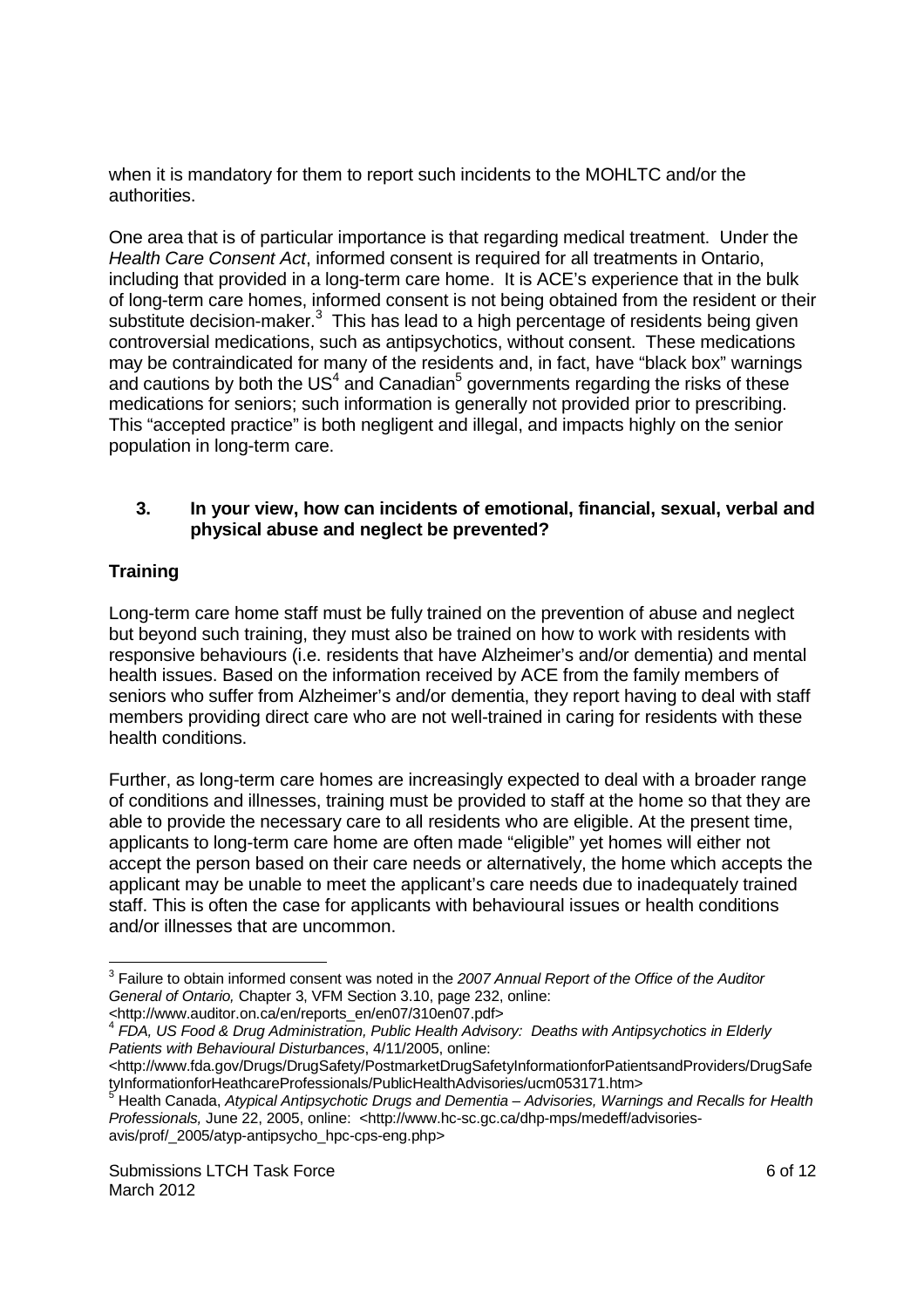Section 76 of the LTCHA, 2007, sets out the training requirements for all staff working in long-term care homes. According to this provision, licensees are required to ensure that all staff have received training in the areas stated in the legislation and regulations. Further, licensees are also responsible for ensuring that further staff training needs are identified and assessed at regular intervals set out in the regulations. Subsection 76(7) sets out the requirements for training for staff who provide direct care to residents:

76(7) Every licensee shall ensure that all staff who provide direct care to residents receive, as a condition of continuing to have contact with residents, training in the areas set out in the following paragraphs, at times or intervals provided for in the regulations:

- 1. Abuse recognition and prevention.
- 2. Mental health issues, including caring for persons with dementia.
- 3. Behaviour management.
- 4. How to minimize restraining of residents and, where restraining is necessary, how to do so in accordance with this Act and the regulations.
- 5. Palliative care.
- 6. Any other areas provided for in the regulations.

Subsections 221(2) and (3) of O. Reg. 79/10 to the LTCHA states as follows:

221(2) The licensee shall ensure that all staff who provide direct care to residents receive the training provided for in subsection 76(7) of the Act based on the following:

- 1. Subject to paragraph 2, the staff must receive annual training in all the areas required under subsection 76(7) of the Act.
- 2. If the licensee assesses the individual training needs of a staff member, the staff member is only required to receive training based on his or her assessed needs.

(3) The licensee shall ensure that the training required under paragraph 2 of subsection 76(7) of the Act includes training in techniques and approaches related to responsive behaviours.

ACE submits that given the increasing number of residents in long-term care homes with complex medical conditions and behaviours, all staff working in long-term homes should receive training on how to manage responsive behaviour, aggression and other mental health issues and that this training needs to take place annually.

Many of the telephone calls we receive at ACE from older adults or their family members concern problems with respect to long-term care home staff not having the resources or training to support residents who exhibit aggression or responsive behaviours as a result of their health conditions. It is our submission that in order to reduce incidents of abuse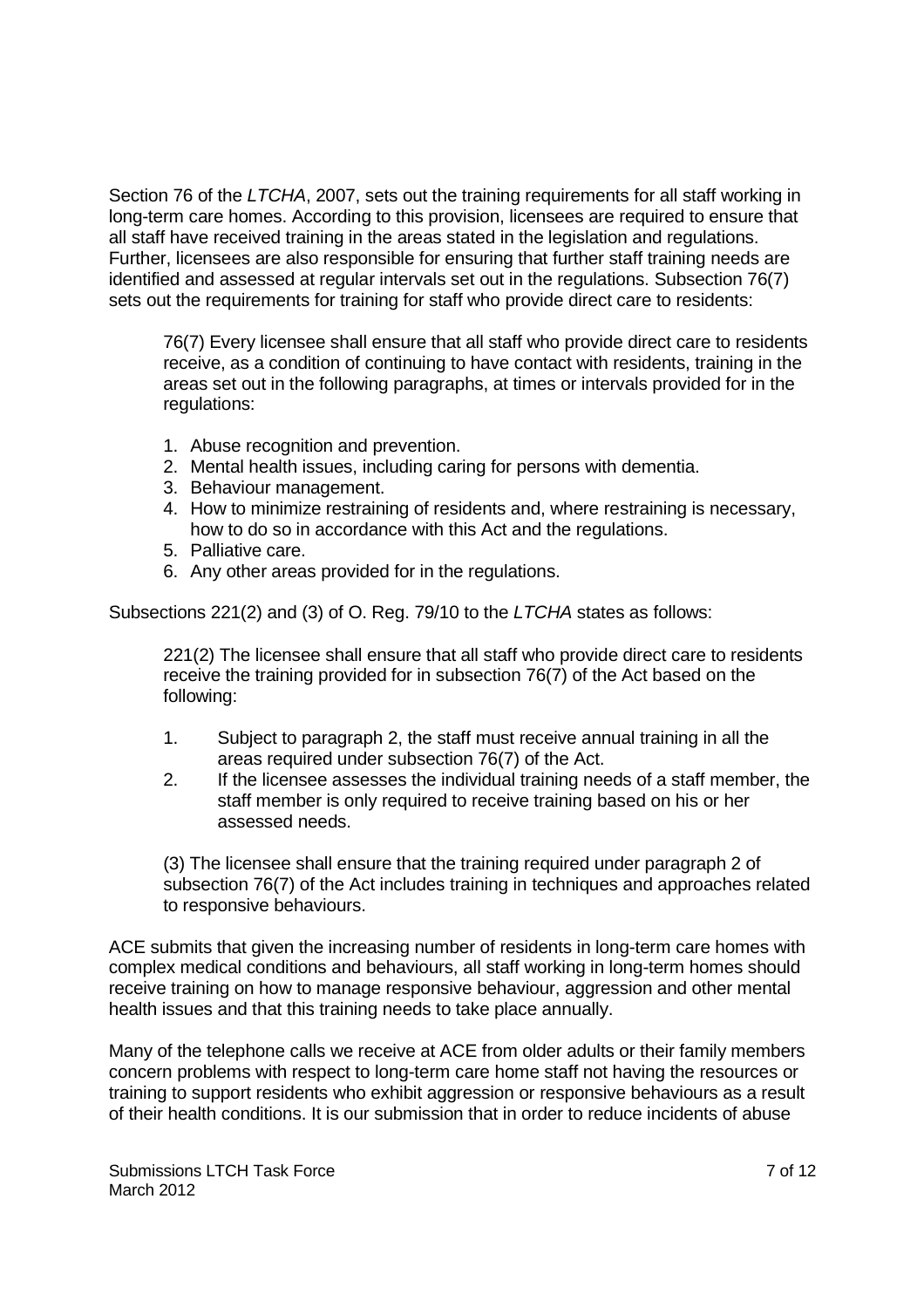and neglect, staff need to be properly trained and training needs for staff providing direct care to residents must be assessed regularly.

In addition to the training requirements in the LTHCA, 2007 and regulations, ACE submits that long-term care home staff and licensees should be trained on other legislation such as the Ontario Human Rights Code. ACE submits that it is imperative for long-term care home licensees and staff to understand their obligations to residents under the Human Rights Code and that such understanding will serve to prevent incidents of abuse and neglect.

#### **Transparency**

The Ontario Ombudsman, in his Annual Report 2010-2011, made the following statement with respect to the MOHLTC monitoring of long-term care homes:

A similar case where the promise of openness was shamefully unfulfilled was revealed in my investigation into the province's monitoring of long-term care homes, which house more than 75,000 Ontarians. As I noted in the findings I released in December, although a great deal of information about long-term care inspections was posted publicly online – paying lip service to transparency – it proved to be grossly outdated, incomplete and at times inaccurate. There was an appalling lack of communication about the Ministry's complaint investigation process, and the homes themselves complained that the compliance standards were so complex as to be a disservice – equating minor issues with those directly affecting residents' quality of life.<sup>6</sup>

ACE submits effective and transparent oversight by the Ontario Ombudsman would serve to prevent the incidents of abuse and report in long-term care homes. The Ontario Ombudsman has identified, and ACE agrees, that oversight of hospitals and long-term care homes in Ontario is not only lagging behind that of other jurisdictions, but is inadequate. Specifically, the Ontario Ombudsman states:

However, without proper oversight – including effective investigative powers and public reporting – openness, transparency, accountability and the opportunities for citizen participation are all compromised. This, of course, is why my Office has, throughout its 35-year history, implored successive governments of Ontario to extend the jurisdiction of the Ombudsman. As this report again highlights, Ontario lags behind all other Canadian jurisdictions in ombudsman oversight of the "MUSH sector" – Universities, School boards, and Hospitals, as well as children's aid societies, long-term care homes and police. What oversight there is of these institutions is, frankly, inadequate.

-

<sup>&</sup>lt;sup>6</sup> Ombudsman Ontario, 2010-2011 Annual Report, June 2011, online: <

http://www.ombudsman.on.ca/Files/sitemedia/Documents/Resources/Reports/Annual/2011OmbudsmanAR \_E.pdf > at 8. [2010-2011 Annual Report]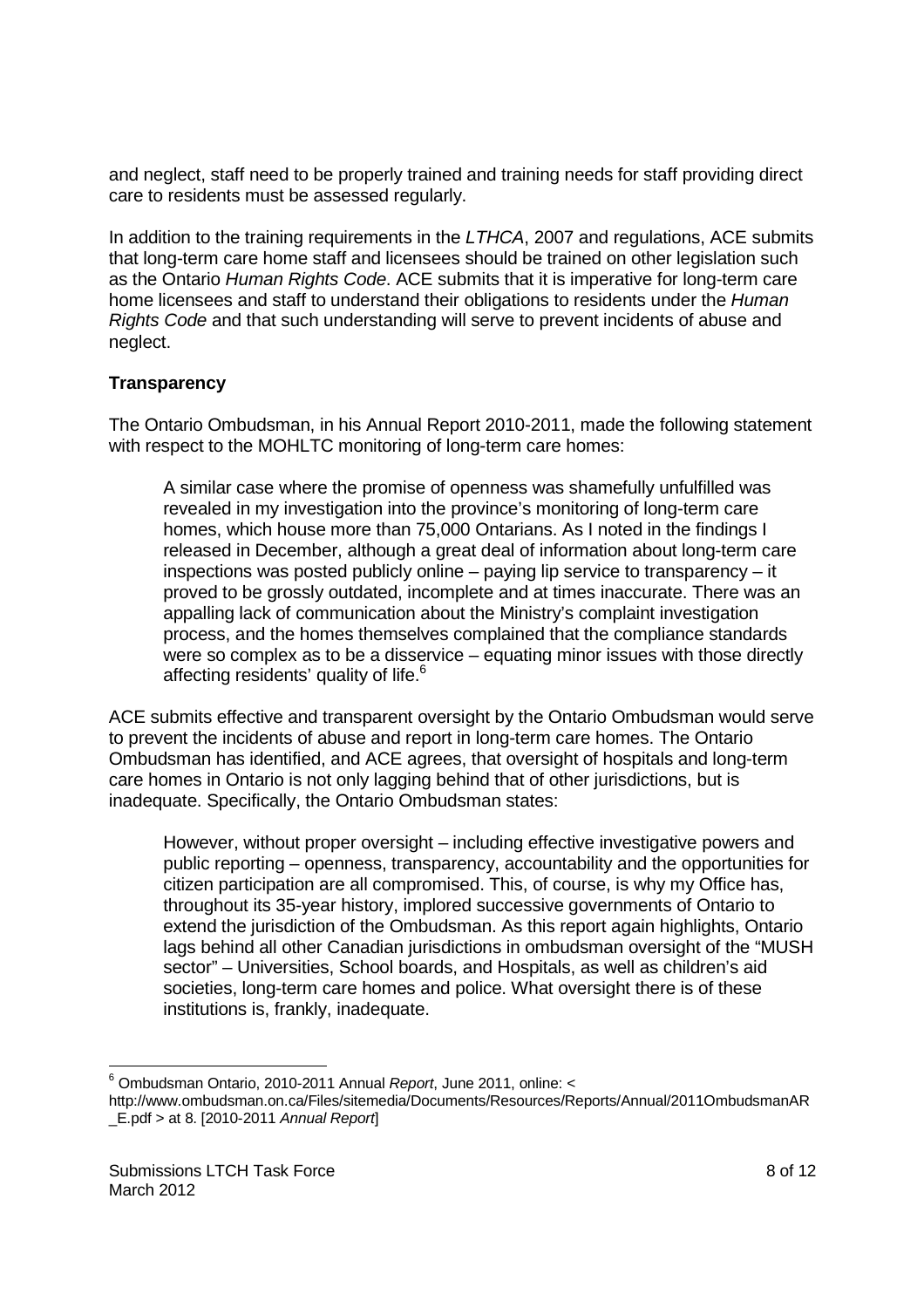ACE submits that the jurisdiction of the Ontario Ombudsman should be expanded to include that of hospitals and long-term care homes. Such oversight, in our respectful opinion, would be a positive step in ensuring that licensees of long-term care homes and the MOHLTC are effectively and respectfully responding to incident reports of all forms of abuse and neglect in long-term care homes.

- **4. By law, a long-term care home must post the government's Long-Term Care ACTION LINE phone number for anyone to call if they want to report the abuse or neglect of a resident or even the suspicion of abuse or neglect. When a call is made, a government inspector must investigate and the report of the investigation must be clearly posted in the home.** 
	- **a. When a resident is abused or neglected, why do you think it might not be reported?**

ACE submits that the main reason why resident abuse or neglect is not reported by residents is fear of reprisal by staff or administration. Another common reason that these issues are not reported is a fear of jeopardizing "housing" or placement in the long-term care home.

ACE hears from residents, their substitute decision-makers and family members who advise that they have reported concerns with respect to the care provided, abuse, or neglect to the long-term care home and that staff at the home are, at times, not responsive to such reports. Even in situations where abuse and neglect are reported to the MOHLTC, ACE submits that the consequences of such reports on long-term care homes are such that: (a) it does not deter such incidents from reoccurring and; (b) the response and outcome is such that residents and their families do not have confidence in the reporting and inspection system.

ACE is aware of many instances where homes have failed to notify the MOHLTC or police as required under the legislation. There appears to be a great deal of confusion among long-term care home staff as to when they have a mandatory reporting obligation to the police as set out in the LTCHA, 2007. ACE has spoken with a number of police officers from different police services who have advised that they are receiving reports from long-term care home staff who have difficulty managing the behaviour of residents who are incapable. ACE has been advised by police that it is not their role to intervene where the issue is one of care and the managing of responsive behaviour of residents. ACE submits that it is crucial to ensure that all long-term care home staff are trained on their reporting obligations under the legislation so as to avoid situations of reports being made where it may not be appropriate or required.

When neglect and abuse are reported, it may take the Ministry of Health and Long-Term Care months to have an inspector attend at the home. By the time the inspection does occur, physical evidence has disappeared and events/details may not be as easily recalled. Inspectors may not interview all of the persons involved in the incident, which leads to a lack of trust in the system. It is not unusual for ACE to speak with substitute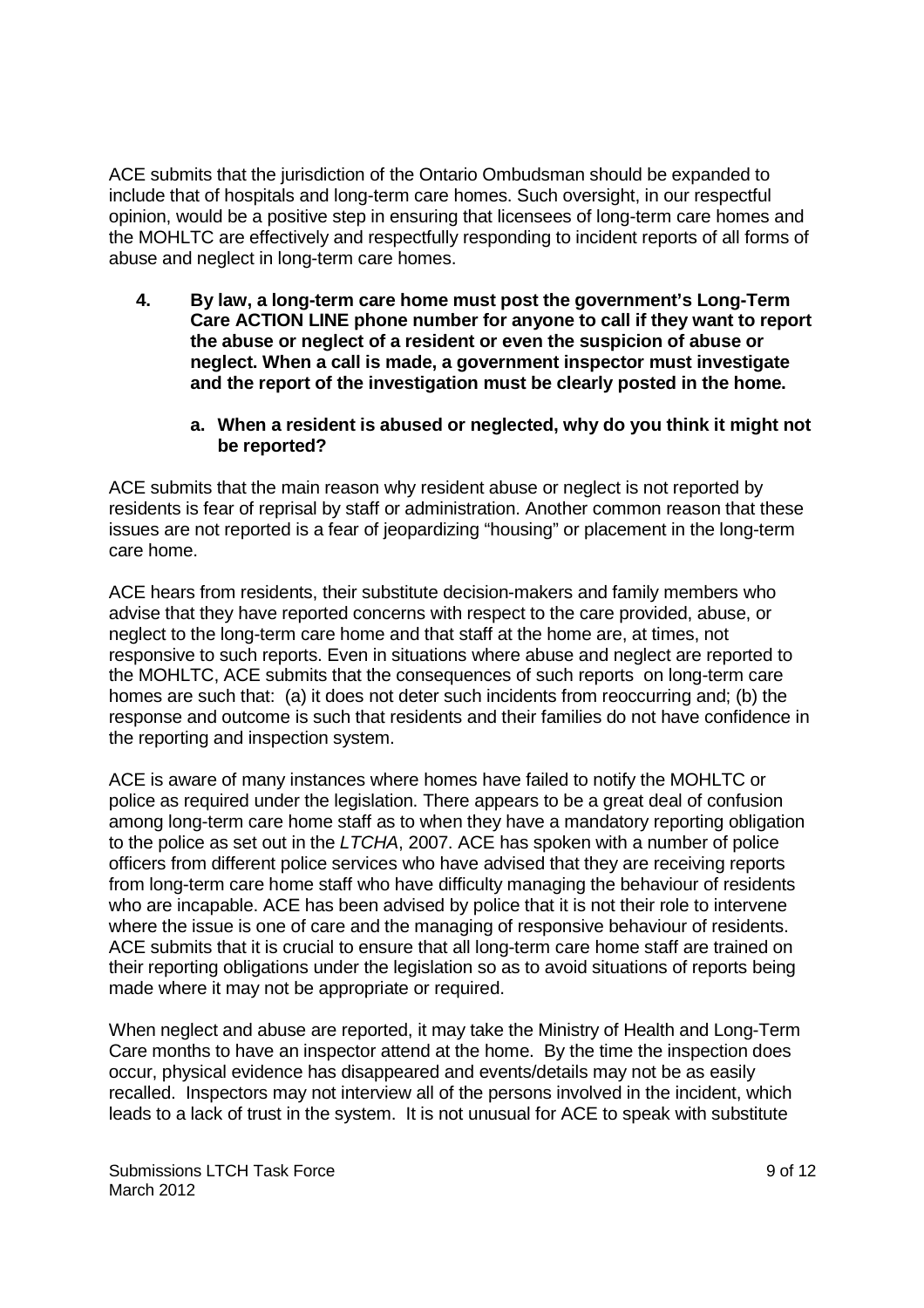decision-makers or family members who have made a complaint to indicate that the inspection has been completed only to discover that the inspector has never talked to them.

Finally, while there is a stated no tolerance of neglect and abuse in the legislation, this is not reflected in the results of inspections. Often, the inspection results are inconclusive and nothing is done. Even when issues are found, they tend to be the lesser issues, such as failure to report suspected abuse, and written notices are simply made. This leads to a total lack of confidence in the system. Further, when neglect or abuse are substantiated, residents and their substitute decision-makers or family members often report no change in the home: the abuser continues to be employed; there is no change in procedures; and the home faces no fines or other substantial penalties, all leading to a loss of confidence in the system.

#### **b. Why do you think the outcome might not be communicated properly, as required by law?**

ACE submits that the following are some of the reasons why the outcome of an investigation are not communicated properly as required by law: lack of transparency and oversight; concern about "bad press"; lack of accountability; complex reporting and inspection procedures; delay in reporting of incidents resulting in a delay in investigation.

ACE finds when complaints are made and inspections completed, the reports are often not provided to the complainant without specific requests being made to the MOHLTC. Many complainants are not aware that they are entitled to such information and therefore do not request the documents. Further, it is generally only the public report that is provided which does not contain enough information to inform the complainant as to what has transpired since the complaint was filed.

While we understand in some cases there may be privacy concerns with respect to the information contained within an inspection report, it is our position that the standard be that the licensee report be provided to complainants – with the requisite redacting of information in accordance with the relevant privacy legislation. In certain circumstances, it may be entirely inappropriate to provide the licensee inspection report, as may be the case with third-party reporting.

### **5. Please add any other comments that you may have that will help the Task Force develop its action plan on resident care and safety.**

ACE submits that the incidents of abuse and neglect of residents of long-term care homes is often underreported for many of the above noted reasons. Therefore, ongoing research into abuse and neglect in long-term care homes is necessary to determine why this is the case and what can be done to change the system.

## **6. Please tell us if you are speaking as a (check all that apply).**

Submissions LTCH Task Force March 2012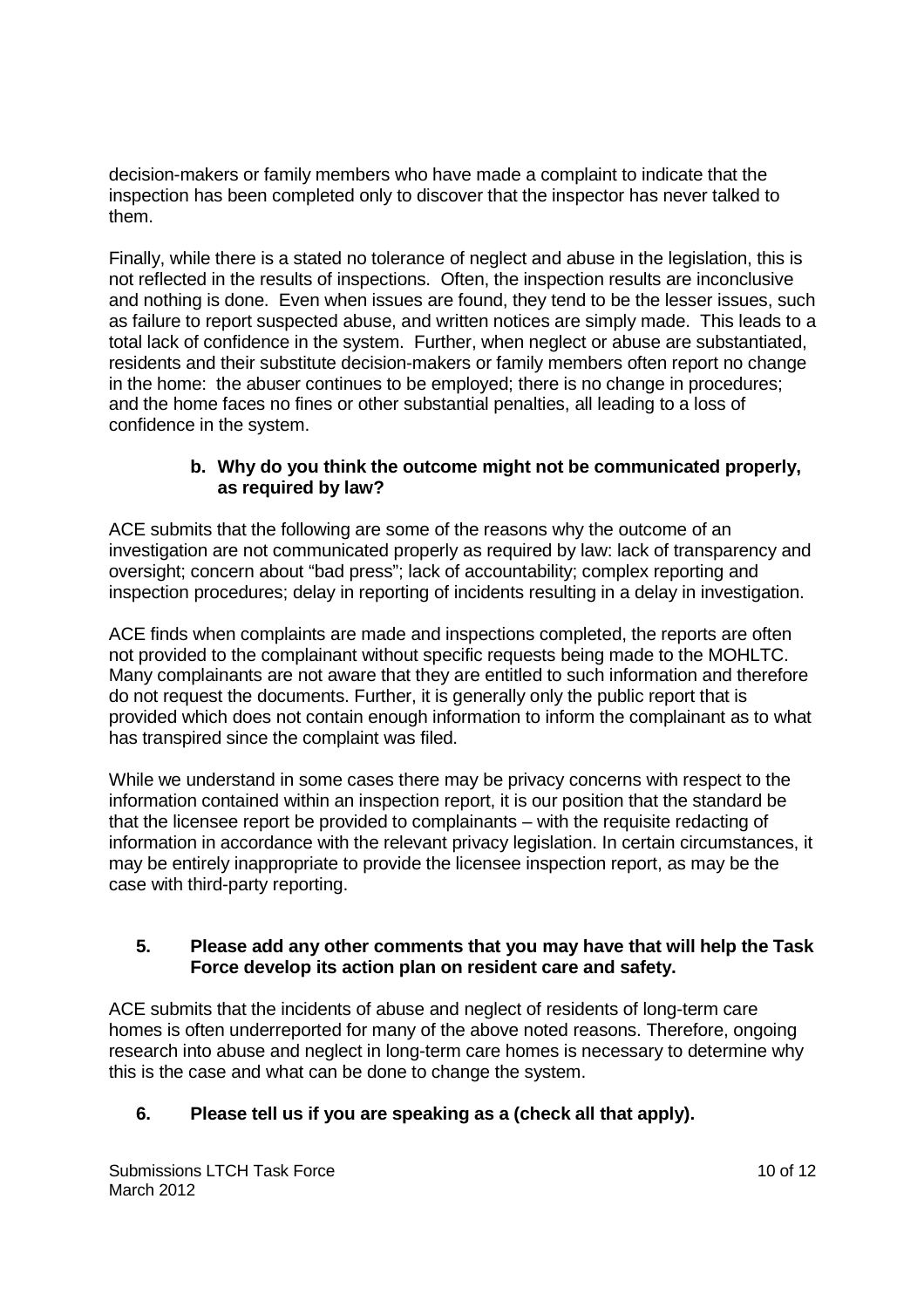ACE makes the following recommendations and provides the above information as an organizational long-term care advocate with expertise in elder law.

#### **Recommendations**

- 1. ACE recommends more funding for nursing staff on each shift at all long-term care homes, particularly during the evening and night shifts, to allow for oversight of unregulated health care staff by those staff who are regulated.
- 2. ACE recommends that more training provided to all long-term care home staff (nursing, personal support workers, health care aides) on working and supporting residents who have responsive behaviours. The Action Plan should ensure that all long-term care homes in Ontario are meeting the training requirements as set out in the  $LTHCA$ , 2007 and its regulations – including the ongoing assessment of training needs and ongoing provision of training to staff responsible for providing direct care to residents.
- 3. In addition, ACE submits that more training for staff and administrators of longterm care homes on prevention and zero-tolerance of resident abuse and neglect must be made available. Again, training needs have to be assessed on an ongoing basis and training must be provided at the frequency stated within the LTHCA, 2007 and its regulations.
- 4. In addition to the training mentioned above, ACE recommends that training be provided to all staff and licensees of long-term care homes on their legal obligations under the Ontario Human Rights Code. As well, training on the obligation of health care providers to obtain informed consent from residents and/or their substitute decision-makers as per the Health Care Consent Act, should also be provided to all staff at long-term care homes.
- 5. ACE submits that there needs to be more funding to ensure that all long-term care homes have adequate and appropriate resources to purchase incontinence products for residents. ACE submits that under no circumstances should the rationing of incontinence products occur nor should residents be required to use products that are not suitable for them.
- 6. ACE recommends that information concerning mandatory reporting of abuse and neglect in long-term care homes as required under the legislation be made available to all health care providers regardless of whether they work in hospitals, long-term care homes or other settings. Further, ACE submits that the confusion with respect to how health care providers can make a report of resident abuse and neglect to the MOHLTC and the Director be resolved immediately.